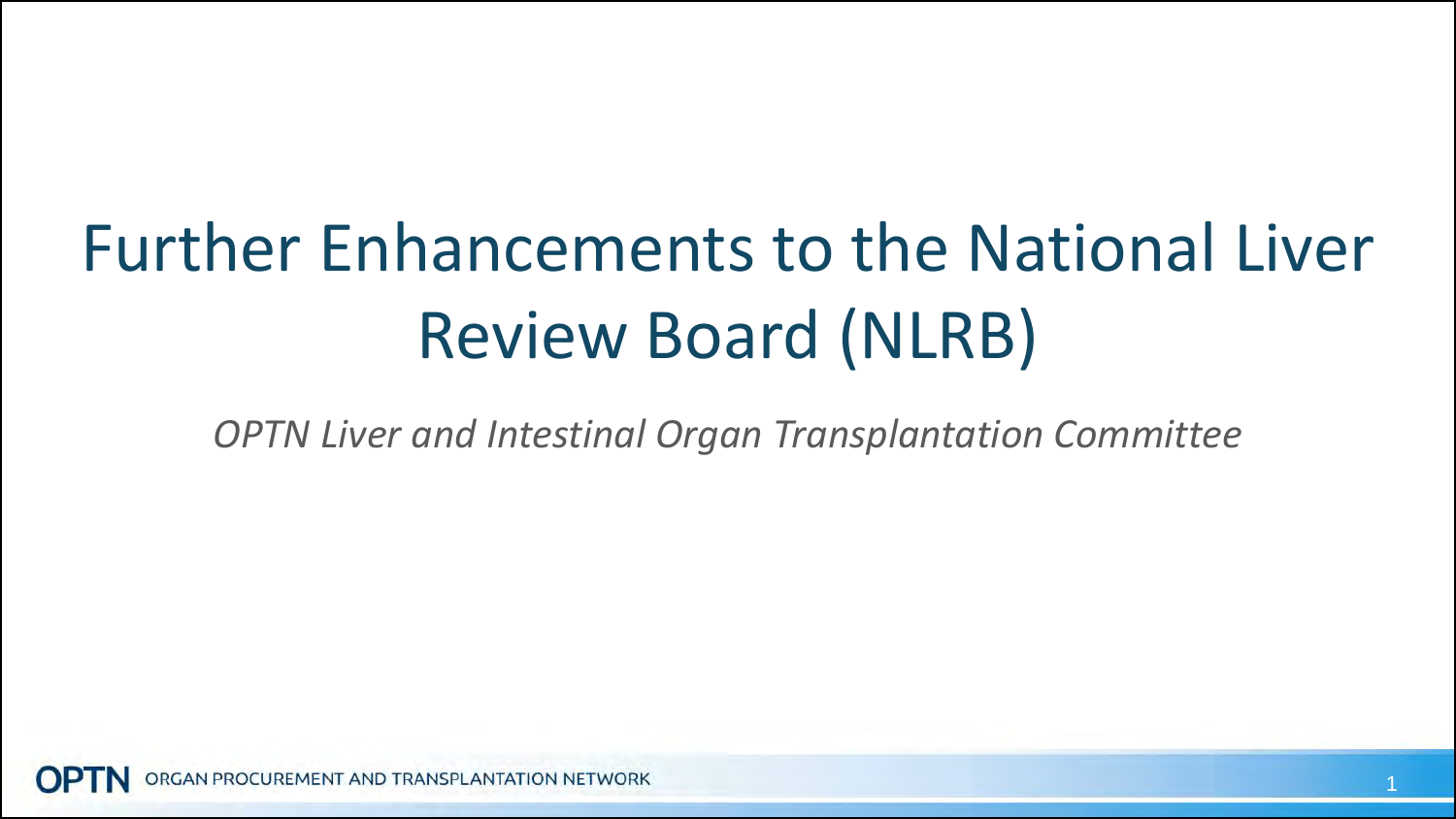# Purpose of Proposal

- Incorporate improvements to the NLRB based on initial experience
	- NLRB was implemented in May 2019
	- First round of enhancements approved by the Board in June 2020
	- Liver Committee has continued to consider feedback from the transplant community
	- Proposal includes improvements to policy, operational guidelines, and guidance
- Improvements will increase equity and efficiency in granting exception requests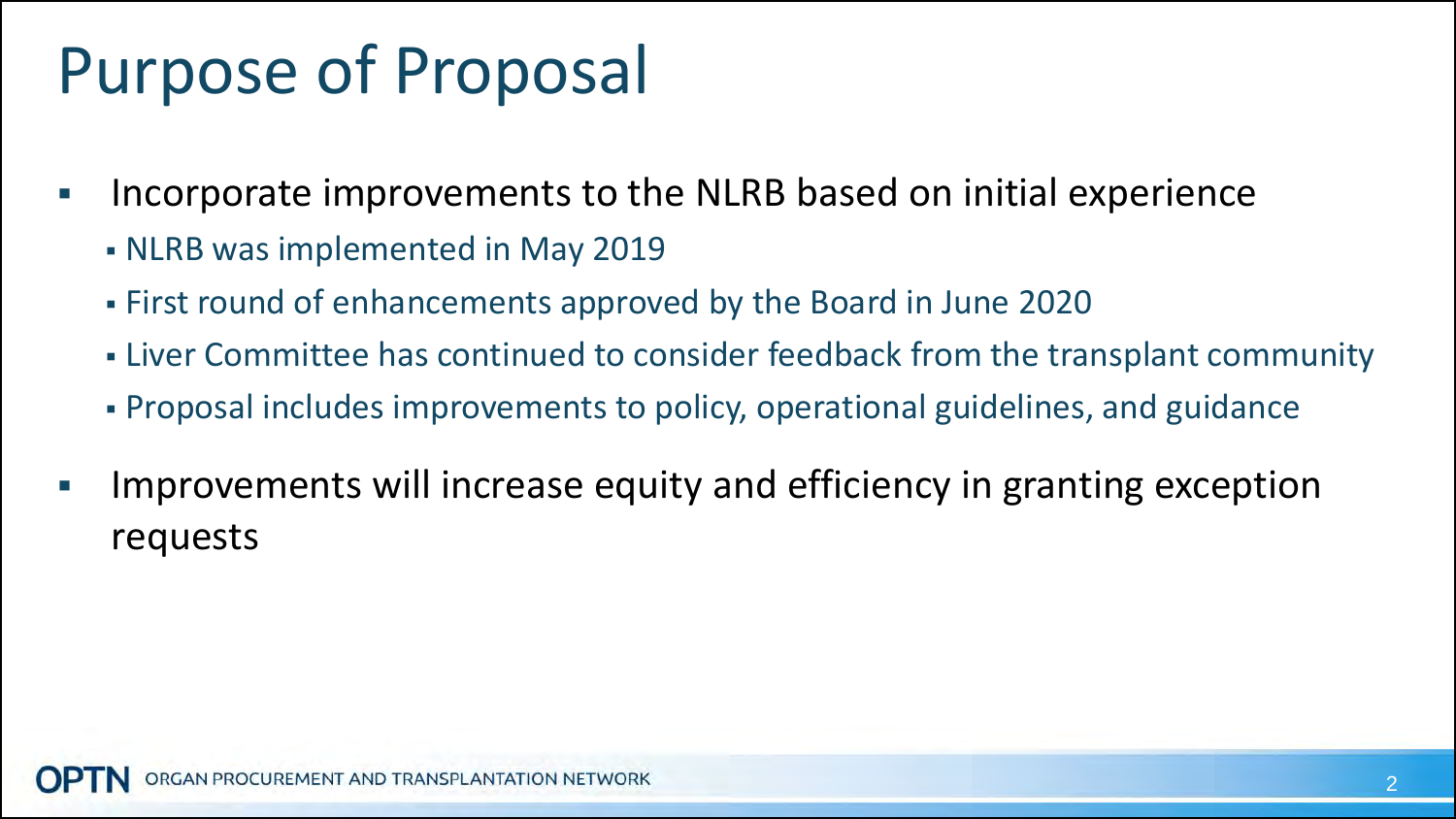# Proposal: NLRB Policy Language

- Updated Criteria for Portopulmonary Hypertension (POPH) Exceptions:
	- Proposed changes:
		- Pre-treatment MPAP and PVR must show moderate to severe POPH
		- Allow candidates with post-treatment MPAP greater than or equal to 35 mmHg to also be eligible
		- Documentation that other causes of pulmonary hypertension have been assessed and not determined to be a contributing factor and documentation of portal hypertension
		- Update extension criteria to match post-treatment criteria on initial exception
- Create a more effective process for reviewing *Post-Transplant Explant Pathology* forms for candidates with hepatocellular carcinoma (HCC)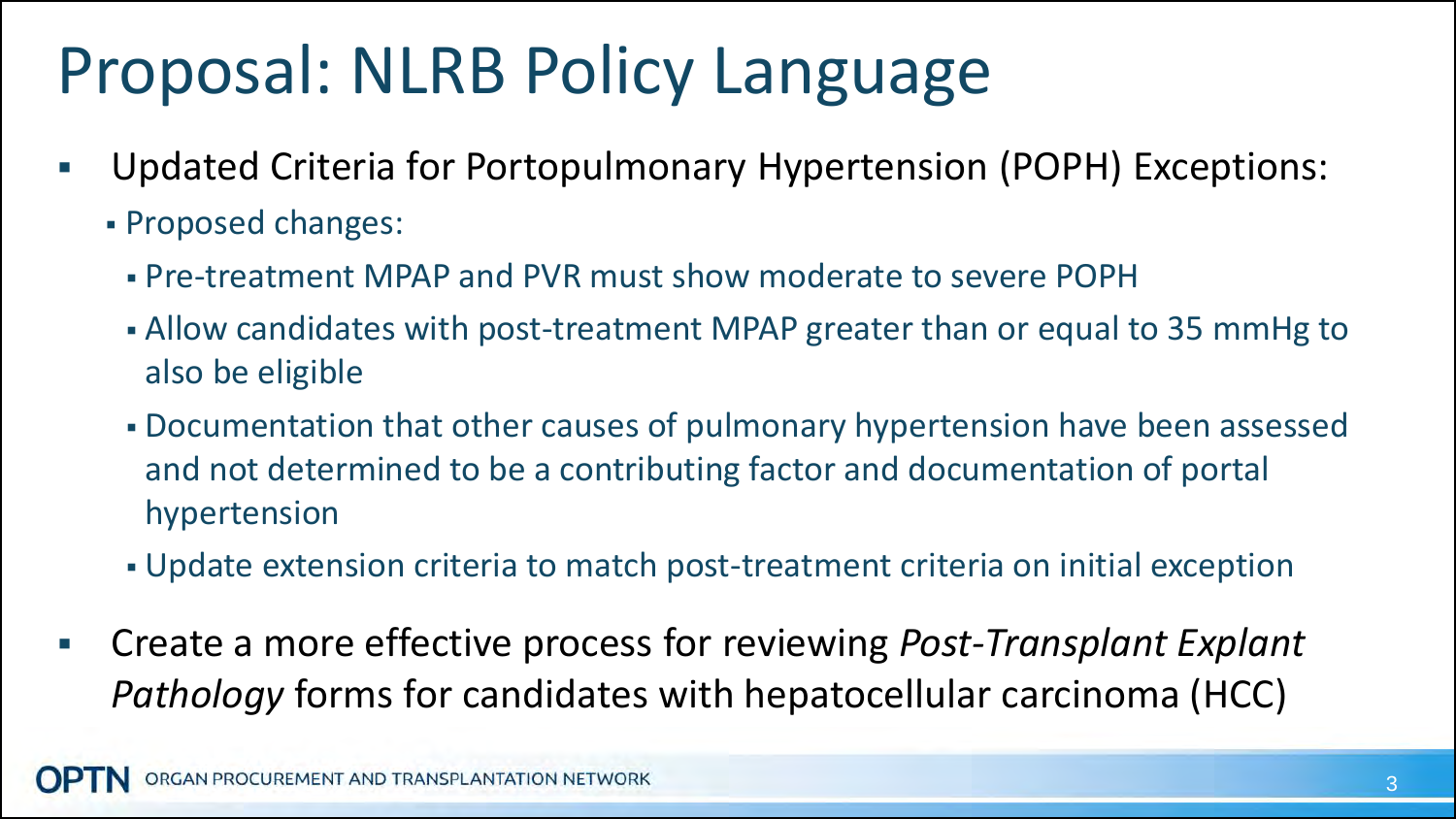#### Proposal: POPH Criteria

#### **Pre-Treatment MPAP and PVR Thresholds**

#### Current Threshold: None

Proposed Threshold: MPAP  $\geq$  35 mmHg and PVR  $\geq$  240 dynes\*sec/cm<sup>5</sup>

#### **Po st-Treatment MPAP an PVR Thresholds**

Current Threshold: MPAP < 35 mmHg and PVR < 400 dynes\*sec/cm<sup>5</sup>

Proposed Thresholds: MPAP < 35 mmHg and PVR < 400 dynes\*sec/cm<sup>5</sup> OR MPAP  $\geq$  35 and < 45 mmHg and PVR <

240 dynes\*sec/cm<sup>5</sup>

GAN PROCUREMENT AND TRANSPLANTATION NETWORK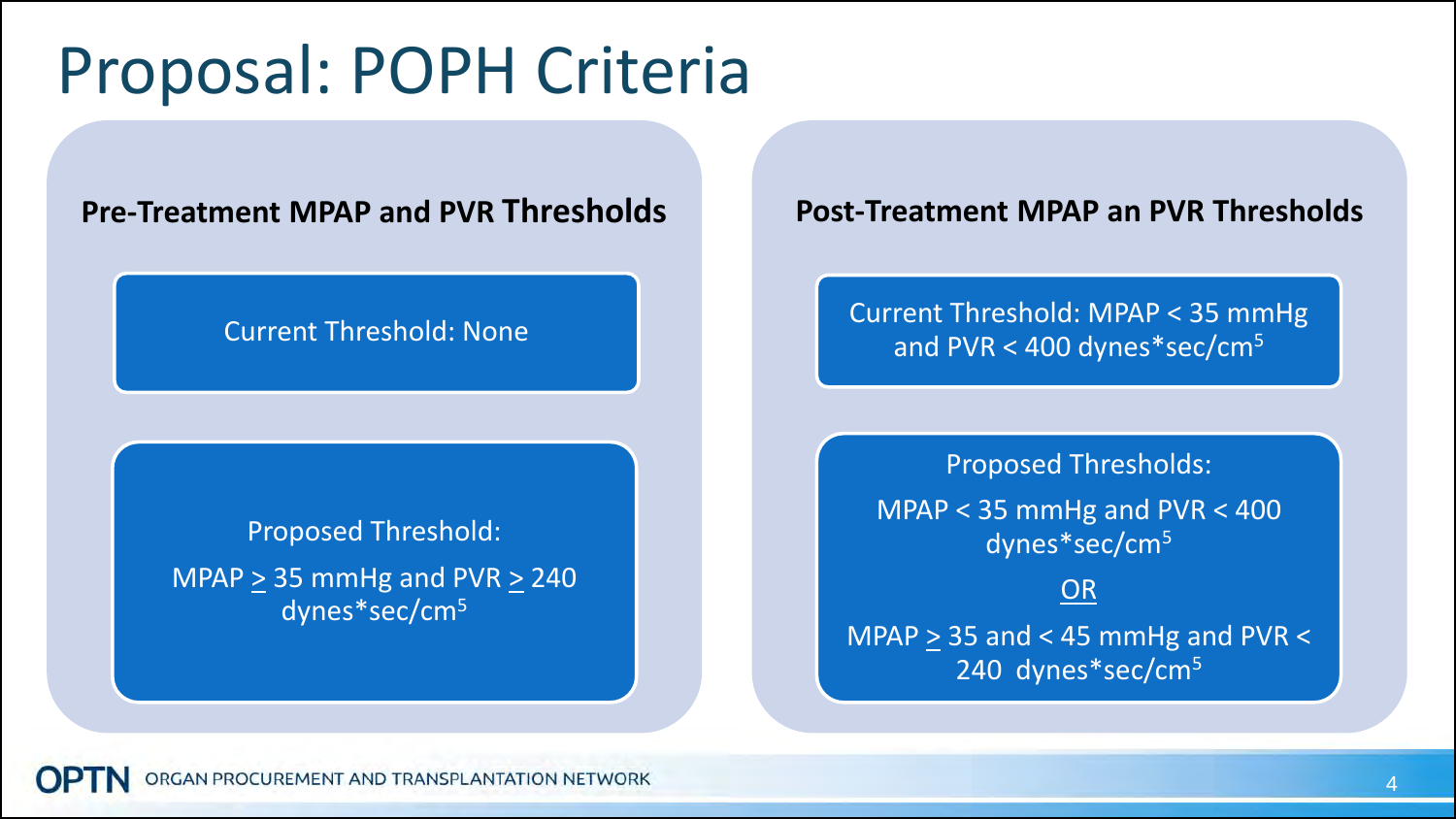## Proposal: Operational Guidelines

- Create a separate Appeals Review Team (ART) specifically for pediatric cases
	- Reviewers from Pediatric Specialty Board
	- Other operational aspects would be the same as current ART
- Add member of the Liver Committee to each ART as "ART Leader"
	- Guide conversation
	- Provide feedback to Liver Committee on opportunities for improvement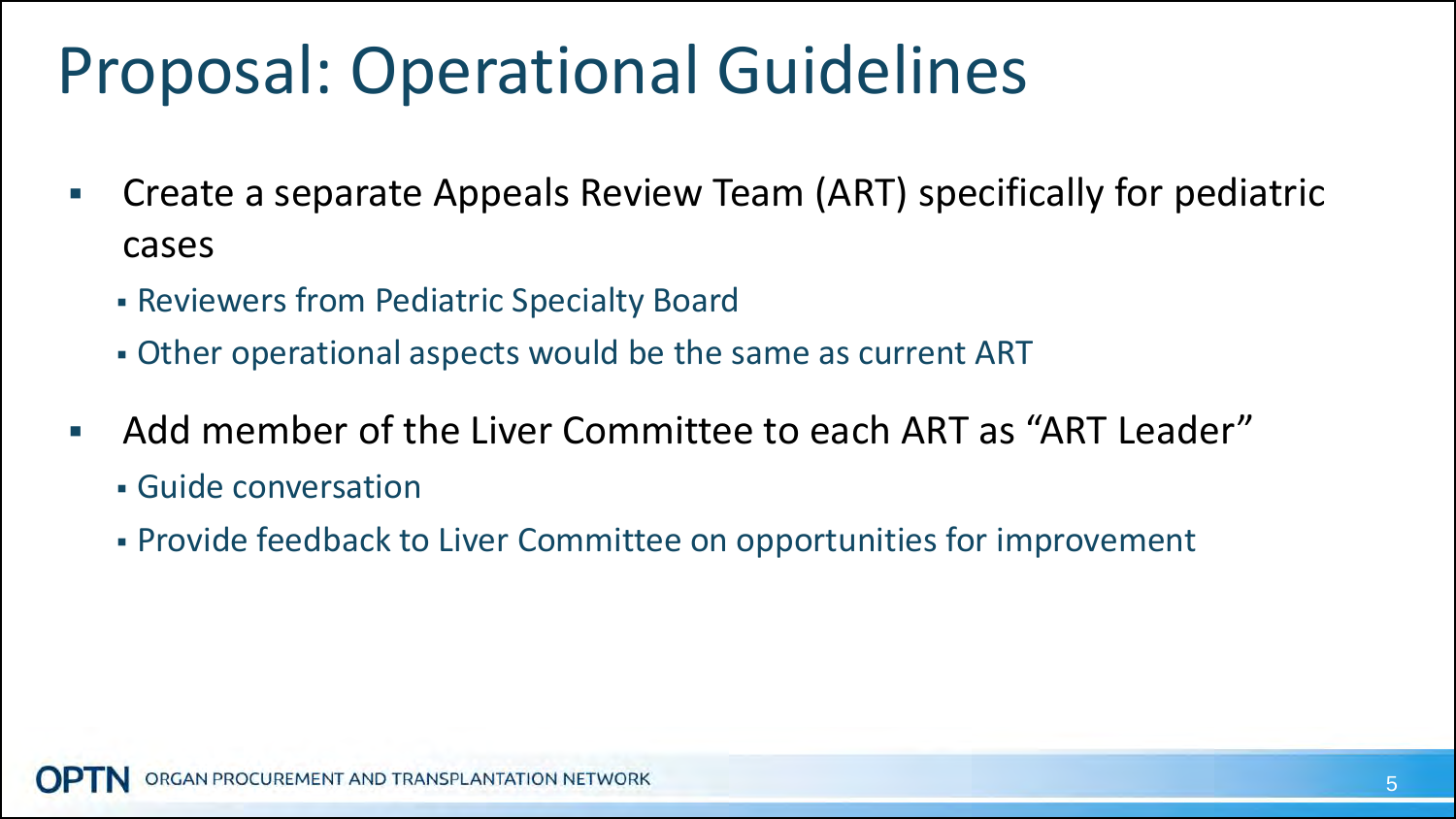### Proposal: Guidance Documents

- Guidance for Polycystic Liver Disease (PLD)
	- Clarify the MELD score recommendation
	- Provide guidance for candidates also requiring a kidney
	- Add new comorbidities that should be considered for a MELD exception
		- Prior kidney transplant
		- Moderate to severe protein calorie malnutrition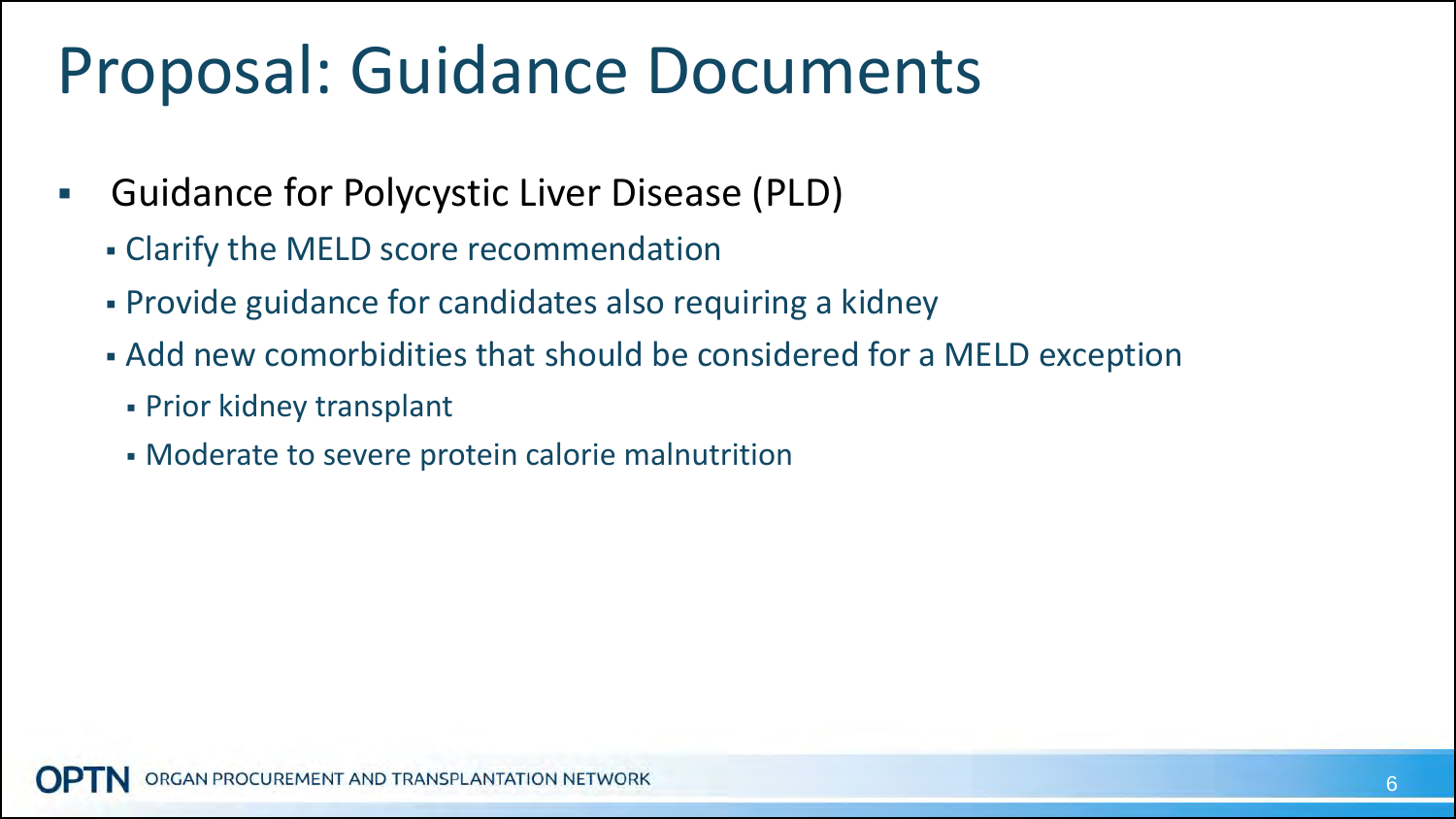# Rationale

- **Proposed changes are based on:** 
	- Experience with the NLRB
	- Medical literature
	- Input of clinicians with expertise in POPH
	- OPTN data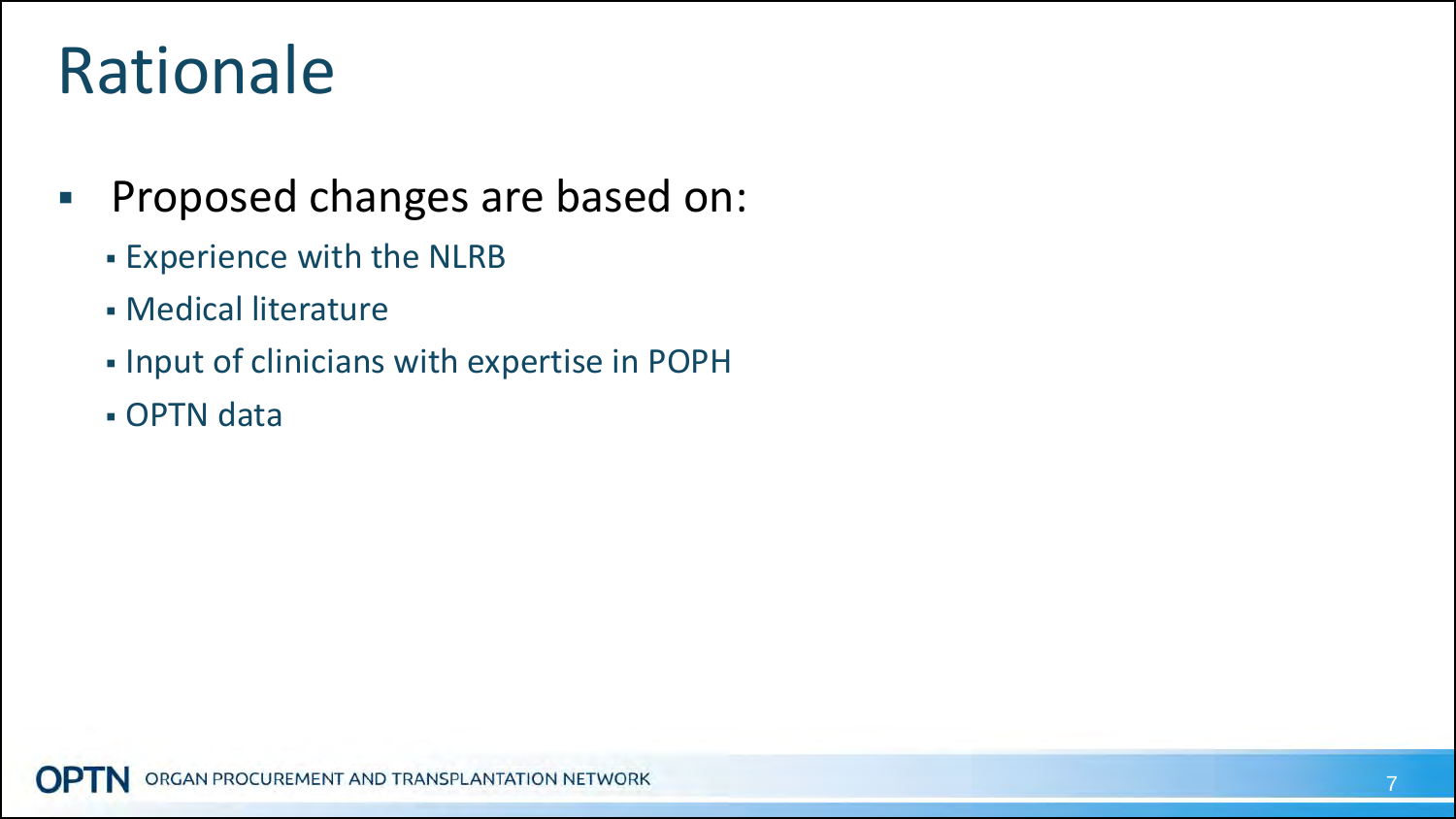# Member Actions

- Updated POPH Criteria:
	- **Initial exception form:** 
		- Two new fields and updated data validation
	- Exception extension form:
		- Three new fields and one field removed
	- No new tests/procedures required new data collection available in candidate's medical record
- **HCC Explant Form Review:** 
	- Additional documentation or imaging studies will not need to be submitted as often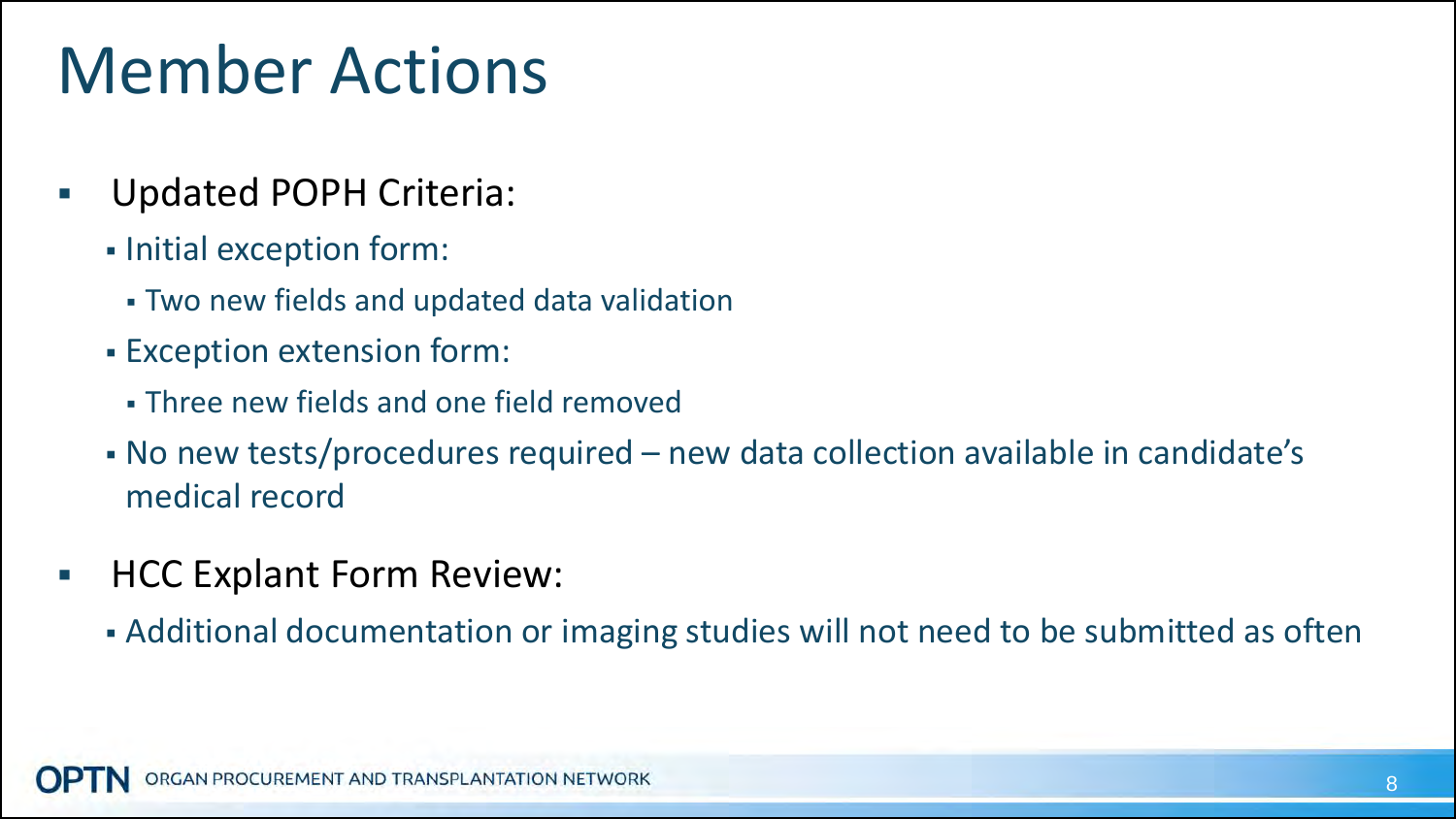### Feedback Requested

- Do updated criteria for standardized POPH exceptions appropriately capture candidates needing a standardized exception?
	- **Is new data collection sufficiently clear?**
- What should responsibilities of ART leader be?
- Is updated guidance and score recommendation for PLD/PCLKD clear?

#### *Please introduce yourself when you speak*